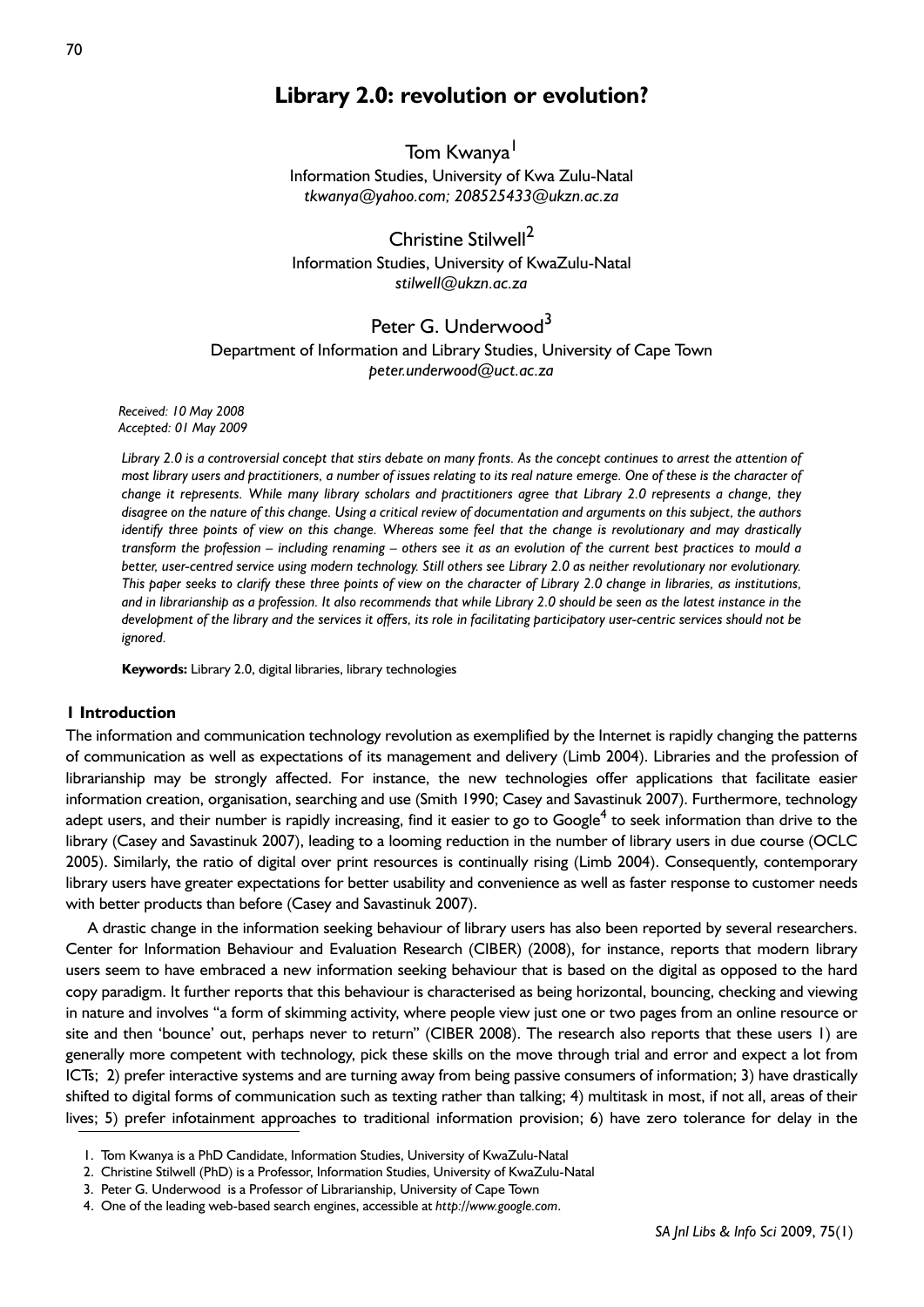provision of services; 7) find their peers more credible as sources of information than authority figures and structures; 8) feel the need to remain constantly connected; 9) believe everything is on the web; and 10) are format agnostic.

As the pace of technological change gathers momentum, librarians have realised, as never before, that they are unable to control it and must seek strategies to keep pace (Bell 2007). Many have adopted ICTs in designing and delivering services through what some scholars call the "Internetization" of the libraries (Herring 2008). Whereas some scholars laud the adoption of Internet and related tools by the libraries and report that it has increased the number of users and frequency of use of library services (Jörgensen 2004), others believe that the inclusion of these tools in the library information services is not well researched and is based on myths rather than facts (Herring 2008). They argue that the Internet does not have everything, as claimed by its proponents; lacks organization and quality control; and that its access is really neither ubiquitous nor free, even in developed countries (Herring 2008). Garry Price (Price 2003) also points out that the Internet only provides links and emphasises that "a link to a possible answer is still not an answer".

But new trends in the environment in which libraries operate are not just technological. Libraries are also facing the momentous challenge of how best to manage a shifting world of formally published, self-published and unpublished materials as well as new licensing and business models. In a digital information world that is characterised by massive choice, easy access and simple-to-use tools, it is not surprising that librarians are feeling anxious (CIBER 2008) as they are being pushed out of their comfort zones (Casey and Savastinuk 2007). There also exist socio-economic and political changes that affect the operations of libraries and the lives of their users such as various elements of censorships, privacy challenges and reduction in staffing levels, to mention but a few (Casey and Savastinuk 2007). There is also a wide array of other changes in the lifestyles of the library users relating to family, work and recreation which have significant implications on their library use and expectations (Casey and Savastinuk 2007).

How libraries respond to and manage these changes and perceptions is critical for their survival. Most library scholars and practitioners agree that professionally, the nature of work in library and information services has changed and is continuing to change (Underwood 1990; Crawford 2006; Casey and Savastinuk 2007). However, there are divergent views regarding the nature of this change. On the one hand are those who assert that libraries need to take revolutionary measures to adjust their services – how they are designed and delivered. On the other hand are those who feel that these changes are not unique and should be dealt with in the same way libraries have handled myriad environmental and technological changes over the centuries. Yet others are of the view that the changes in libraries have not been managed well and have generally failed to meet the customers' needs (Casey and Savastinuk 2007). There is consensus, however, that an approach that could prove effective in containing this change is to make libraries relevant to what the users want and need in their daily lives (Albanese 2001; Abram 2005; Blyberg 2006; Miller 2006; Walter 2006; Casey and Savastinuk 2007) so as to make the library a preferred destination and not just an afterthought. To do this, libraries need to offer traditional services more efficiently and new services which appeal to those comfortable with new ways of accessing information (Casey and Savastinuk 2007).

This paper considers Library 2.0 as the embodiment of the changes currently witnessed in libraries and librarianship and discusses the big question on whether it represents an evolutionary or revolutionary transformation of the library profession and/or institution.

#### **2 But what is Library 2.0, anyway?**

The label and meaning of Library 2.0 as a concept remain debatable (Miller 2006; Rothman 2006; Casey and Savastinuk 2007). It is a "mushy" term (Plutchak 2006), an amalgam of ideas (Blyberg 2006), and so there are many contrasting views about what it really ought or ought not to be (Crawford 2006). But beyond the controversies and rhetoric about Library 2.0, Meredith Farkas (Farkas 2008) identifies five points that summarise the essence of Library 2.0. These are: 1) Getting to understand user needs and wants through a culture of self-assessment and changing services, systems and tools to meet those needs; 2) Believing and trusting users, listening to them and giving them a role in helping to define library services that meet their needs; 3) Being able to learn and experiment, learning from failures and continuously working to improve services based on user feedback; 4) Being aware of emerging technologies and opportunities, trends and experimenting with them; and 5) Looking outside the library world for applications, opportunities, inspiration and understanding of the culture of the technologies and how they are used by the public.

The term "Library 2.0" was introduced by Michael Casey and debuted at *Internet Librarian 2005*<sup>5</sup> in a speech by Michael Stephen (Crawford 2006; Habib 2006) to refer to the application of interactive, collaborative, and multi-media

<sup>5.</sup> Conference for information professionals who are using, developing, and embracing Internet, Intranet, and Web-based strategies in their roles as information architects and navigators, Webmasters and Web managers, content evaluators and developers, taxonomists, searchers, community builders, information providers, trainers, guides, and more held at Monterey, CA – October 24-26, 2005.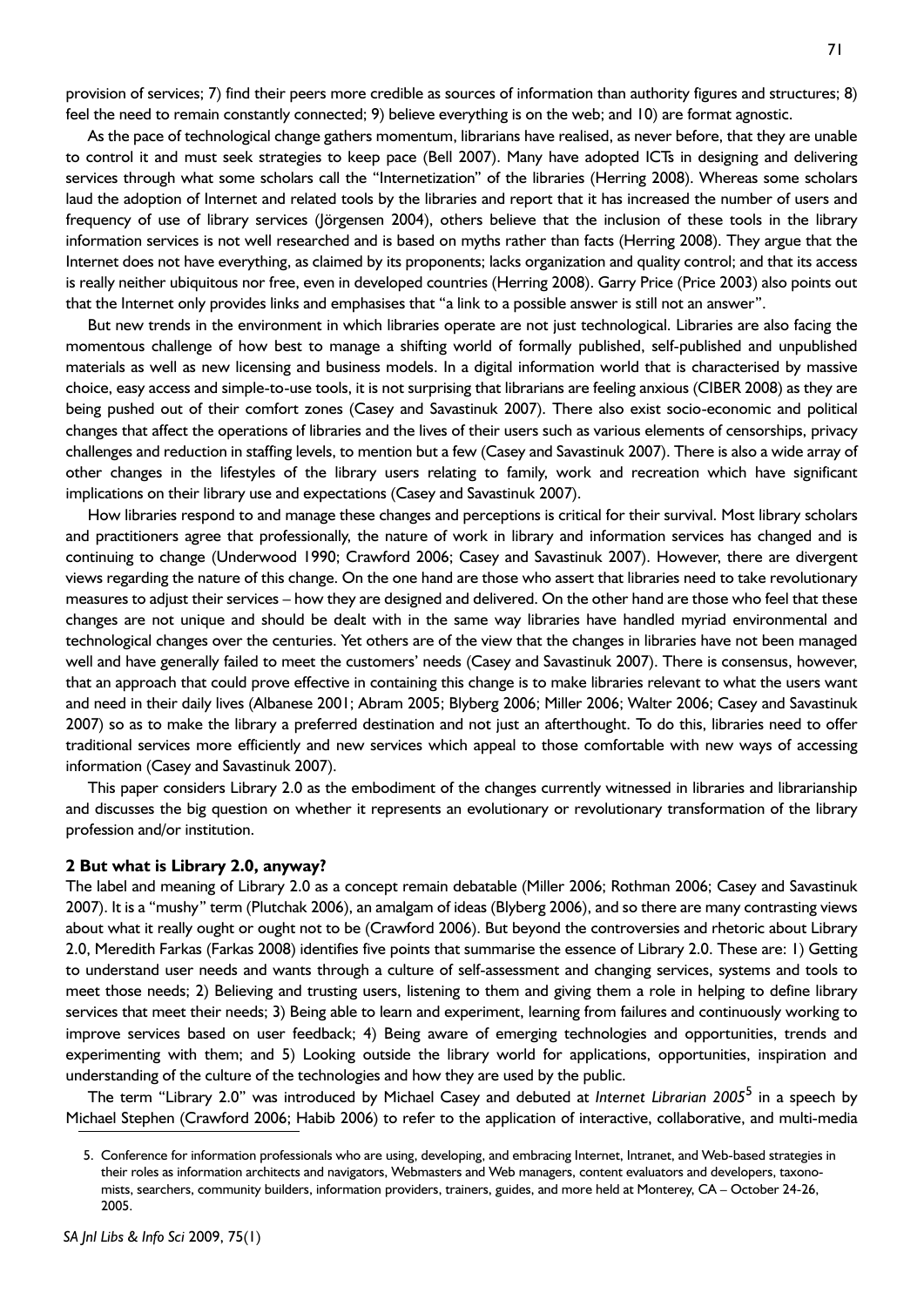web-based technologies to library services and collections. It is a spin-off of the term "Web 2.0" (Abram 2005; Walter 2006) which was coined by O'Reilly Media in 2004 and is a term often applied to a perceived ongoing transition of the World Wide Web from a collection of websites to a fully-fledged computing platform serving web applications to end users (Abram 2005; Miller 2006; Walter 2006). Ultimately, Web 2.0 services are expected to replace desktop computing applications for many functions, using newer tools such as social networking sites, wikis<sup>6</sup>, communication tools, and folksonomies<sup>7</sup> that emphasise online collaboration and sharing among users (O'Reilly 2005). Though the term suggests a new version of the Web, it does not refer to an update of Internet or World Wide Web technical standards, but to changes in the ways they are used. Though most of the definitions of Library 2.0 do not emphasise its reliance on Web 2.0 technologies, many note that these tools play a significant role in a library's ability to keep up with the changing needs of users (Casey and Savastinuk 2007).

Apart from the debate around its real meaning, Library 2.0 has also provoked other fresh controversies. For instance, Crawford (2006) draws a distinction between what he calls Library 2.0 and "Library 2.0". He explains that while the former is the new model seeking to improve current library services, the latter is a confrontational bandwagon movement deriding today's libraries and librarians as rigid and unchanging. He posits that "Library 2.0" is unfortunate and adds no value to the existing concepts but detracts and creates division where none is necessary. The jury is still out on this debate (Habib 2006) and perhaps may never return. Other controversies revolve around the role of technology in Library 2.0 as well as whether or not it can be adopted by all types of libraries and how it should be implemented (Chad and Miller 2005; Miller 2006). Some librarians also suggest that Library 2.0 advocates have misplaced priorities and are unfairly dismissive of those who do not agree with them (Cohen 2007).

There is a consensus, however, that the heart of Library 2.0 is user-centered change (Albanese 2001; Abram 2005; Blyberg 2006; Cohen 2006; Miller 2006; Rothman 2006; Walter 2006). There is also general consensus that the change ought to be constant (Albanese 2001; Abram 2005; Blyberg 2006; Cohen 2006; Crawford 2006), inviting user participation in the creation of both the physical and the virtual services they want (Miller 2006), supported by consistent evaluation of the same. It is also an attempt to reach new users while offering better services to the current ones through improved customer-driven packages. Each component by itself is a step toward better user service (Crawford 2006). However, it is through the combined implementation of all of these that Library 2.0 can be attained (Casey and Savastinuk 2007).

In response to the need to guide its adoption and distinction, various library and information scholars have proposed more than ten principles of the Library 2.0 librarianship. Whilst a number of them have caused controversy, the following four have been accepted by the majority as critical to the development of the Library 2.0 discourses and practice:

1. *The library is everywhere.* A number of scholars posit that the Library 2.0 facilitates the provision of services at the point of need. Library 2.0 libraries and their services are visible on a wide range of devices, and integrated with services from beyond the library such as portals, virtual learning environments as well as e-commerce applications (Chad and Miller 2005; Stephens 2005; Casey and Savastinuk 2007). With Library 2.0, libraries move beyond the notion of "library without walls" in which they offered a destination web site where physical library services were digitally reproduced (Miller 2006). Instead, relevant aspects of that library experience are reproduced wherever and whenever the user requires them. Crawford (2006), however, suggests that libraries have never been primary information sources for all people. He asserts that a library that attempts to be all things to all people, to serve all information needs under all circumstances, is a library that will fail: its human and other resources will be stretched too thin to do anything well.

2. *The library has no barriers.* The Library 2.0 approach also ensures that information resources managed by the library are readily available and that barriers to use them are minimised (Chad and Miller 2005; Miller 2006). In the Library 2.0 model there is an active presumption that use and re-use of resources is both permitted and actively encouraged (Miller 2005). With many governments adopting Freedom of Information policies, expectations of users' rights to access information held by libraries have drastically risen. Library 2.0 is about working with these users and other library stakeholders to increase the availability of information. Modern librarians must constantly work to reduce barriers to their services and libraries (Stephens 2005).

3. *The library invites participation.* Library 2.0 invites and facilitates the culture of participation, drawing on the perspectives and contributions of staff, technology partners and the wider user community (Miller 2006). This concept is exemplified in wikis, blogs, RSS<sup>8</sup> and social bookmarking systems currently on the Web 2.0 platforms.

<sup>6.</sup> Wikis are online information resources and sites that allow users to add and edit content collectively.

<sup>7.</sup> Folksonomy is the practice and method of collaboratively creating and managing tags to annotate and categorize content.

<sup>8.</sup> Stands for Really Simple Syndication or Rich Site Summary. It is a format for sharing web content among different web sites. It is a system that scans and aggregates contents of blogs and other tools that are updated regularly and avails the same to registered users.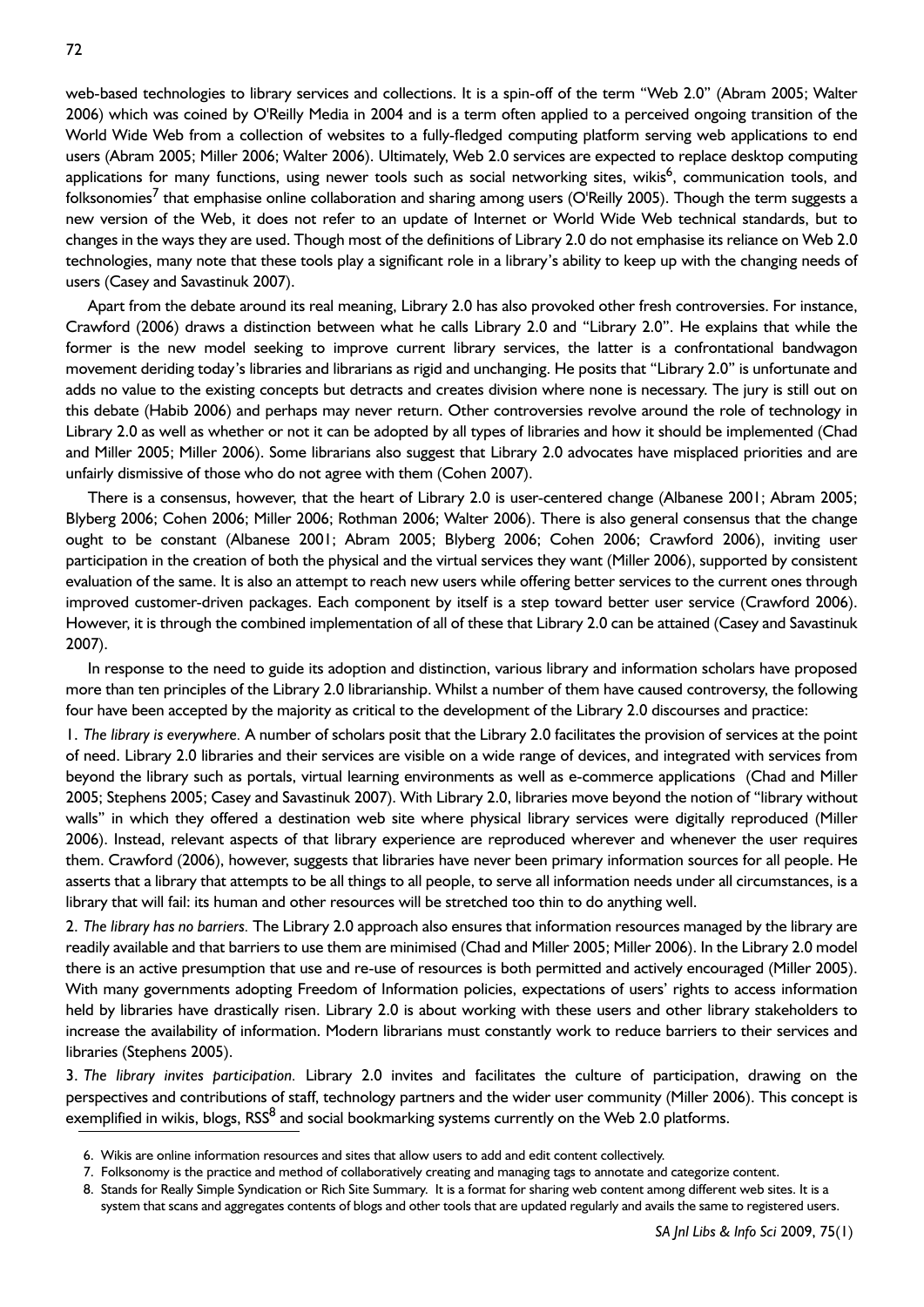73

range of partners, in which all parties together push the limits of what is possible while ensuring that core services continue to operate reliably (Chad and Miller 2005; Crawford 2006; Miller 2006). Library 2.0 challenges the conventional procurement procedures in which detailed specifications of tendered services and products are given to the vendors. Instead, components are innovatively mixed. Librarians rely on the expertise and expectations of their users and other stakeholders to identify, acquire and install suitable systems effectively to deliver their services.

In conclusion, therefore, Library 2.0 describes a subset of library services designed to meet user needs caused by the direct and peripheral effects of Web 2.0 (Crawford 2006; Habib 2006; Casey and Savastinuk 2007). It is a way of thinking; a way of operating (Casey and Savastinuk 2007). It is not just about searching, but finding; not about mere access, but sharing (Albanese 2001). In the words of Scott Walter (2006), Library 2.0 is a commitment to assess, improve, integrate and communicate library services using the newest information technology and the tried and true "human technology". It is any service, physical or virtual, that successfully reaches users, is evaluated frequently, and makes use of customer input (Casey and Savastinuk 2007).

## **3 Is Library 2.0 evolutionary?**

Many library scholars and practitioners hold the view that Library 2.0 represents an evolutionary change to the way library services are designed and delivered. They argue that though the use of technology may enhance the speed of library and information service delivery, these uses do not constitute novel approaches. The use of e-mail, for instance, does not revolutionise message transmission as the message still arrives at the mailbox, albeit electronically. The essential nature of the service – passing information from source to destination – is not changed (Underwood 1990).

Others also aver that it would be shortsighted to think of the Internet as some radical, newfangled innovation (Shuman 2001). They explain that computerised storage and retrieval of library files – the salient aspects of the Internet – have been in use for many years now. In their view, the integration of e-mail and hot links to the Internet technology is merely a refinement of what libraries have been making available to their patrons for generations. In this school of thought, therefore, the emergence and adoption of new ICTs in libraries complements rather than replaces the existing approaches (Underwood 1990; Shuman 2001).

Limb (2004) also adds that no radical changes will be experienced in the library scene as a result of Library 2.0, as the new libraries will remain syncretic combinations of traditional and digital collections and operations. Others also point out that apart from technology libraries have also made strategic changes over the centuries to adapt their services and collections to the dynamic needs and environments of their patrons. They mention opening access to library collections as one of these changes. In comparison to the medieval and monastic libraries where books were literally chained to the shelves, thus restricting their access and use, modern libraries are quite liberal (Noruzi 2004).

Proponents of this school of thought conclude that although the form and delivery of information through libraries has changed, the basic functions of a library remain to identify, acquire, process, arrange and make available information. Consequently, libraries continue to perform essential operations such as material selection, acquisition, cataloguing, circulation, maintenance, preservation, reference and document delivery. The level of transformation in these functions is mere evolution and not a revolution (Limb 2004).

#### **4 Is Library 2.0 revolutionary?**

Those who see Library 2.0 as representing a revolutionary change reason that though libraries and librarians have continued to evolve over the years in response to the ever-changing community needs, the current scenario requires newer strategies, models and tools of service (Courtney 2007) that are alien to the profession. They point to the Web 2.0 tools and other social media as some of the examples of these. These tools and the way they are used represent a vital deviation from the old order of things and point to a revolution.

They also argue that emerging technologies offer the library a myriad of threats and opportunities (OCLC 2005). Consequently, they suggest that adequately to handle these technological threats and opportunities, librarianship as a profession will need to change drastically and may even require renaming. The title "Cybrarian" has been proposed by some to describe the new generation librarian operating in cyberspace; using high precision data mining techniques while combining both online and offline collections to satisfy the needs of their patrons (Shuman 2001).

Others also state that ICT is multiplying the channels through which information can flow from the creators to the users, and that some channels can circumvent libraries and information services as traditionally conceived (Underwood 1990). To harness this technological potential effectively, libraries have to undergo a revolution to embrace open access, move beyond physical walls as well as cede some control of the library tools and processes to the users (OCLC 2005).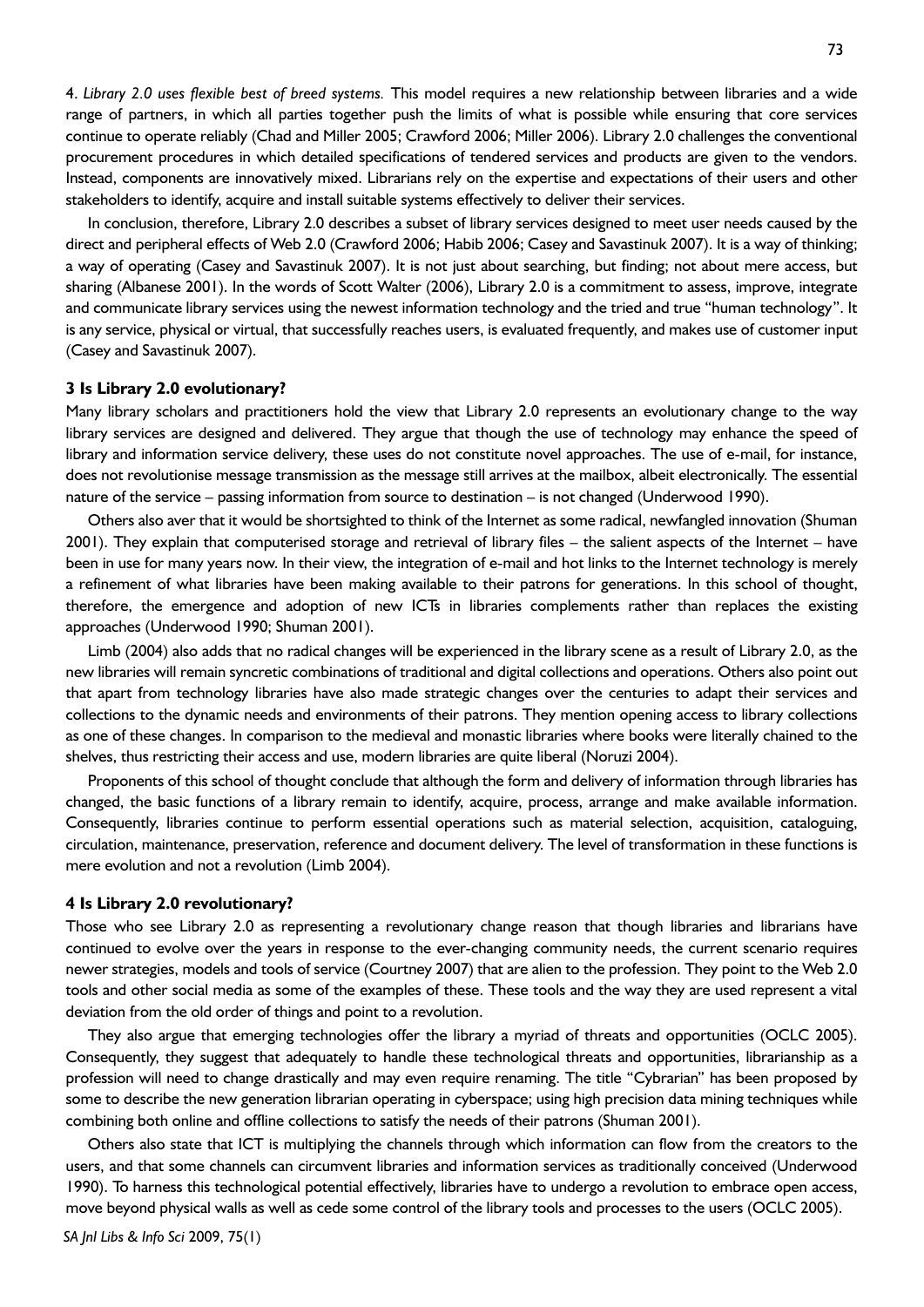Some also point out that the ratio of digital over print resources is continually rising to take advantage of the economies of scale and superior capabilities of the new information technologies, leading to a steady rise in the proportion of digital resources in modern library collections (Limb 2004). They further argue that just like the invention of printing, the digital revolution will catalyse the conception and birth of a new library (Casson 2001; Limb 2004). Limb (2004) further suggests that the digital nature of information resources is now introducing a paradigm change in collection development, from a focus on acquisition to mere access, where nothing is borrowed or needs to be returned. He suggests that this is revolutionary.

Proponents of this school of thought generally conclude that the current changes, together with those that are yet to emerge, will definitely mark a critical milestone in the history of the ever-evolving libraries and librarians seeking out the newest technologies to enable them to offer timely and user-centred services to their communities (Plutchak 2006; Courtney 2007) and thus start a revolution. In their view, this transformation is so deep that it is no exaggeration to speak of a new paradigm in library operations and services (Limb 2004).

### **5 Library 2.0 is neither revolutionary nor evolutionary**

There is yet another school of thought which posits that past, current and future changes in library services are neither evolutionary nor revolutionary. The adherents of this school point out that these changes ride on user-centricity which has always been a basic tenet of library services (Solomon 2001). They reason that in spite of the environmental changes the core functions of the library still remain much the same. For these reasons, they conclude that Library 2.0 is neither an evolution nor a revolution (Crawford 2006).

On his part Anthony Grafton (2007) also points out that the Internet and related technologies are themselves continually changing. For instance, the very foundation of Library 2.0, Web 2.0, is a mere change in the way the Internet and World Wide Web are used and not in technical standards and protocols. Consequently, it is difficult to label developments based on them as either evolutionary or revolutionary (Grafton 2007). Also citing search engines, which moved from just informing the users about top layers of web pages (home pages) to include the deeply buried pages as well, as an example, he posits that Internet technologies are constantly in a beta<sup>9</sup> mode and neither represents a revolutionary nor an evolutionary change.

Grafton (2007) further suggests that it is less likely that technology-facilitated services in libraries will replace traditional ones any time soon; maybe never. He is of the view that users will have to employ both service deliveries – in a hybrid format – at the same time and concludes that this is only possible because the use of newer library service models is not intrinsically different from the traditional ones.

Some scholars also argue that the impact of techno-based library service models like Library 2.0 is less because of technological illiteracy, poor information and retrieval skills as well as lack of organisation of Internet resources, among other impediments. Consequently, the services have remained more or less the same except for instances where convenience and speed of service delivery have been improved through the emerging technologies (Swanson 2008).

#### **6 Conclusion**

From the foregoing, it is evident that while Library 2.0 represents a model change in library services, it is largely of a nature close to the tradition and mission of libraries (Crawford 2006), and enables them to respond effectively to constantly changing user needs (Casey and Savastinuk 2007). It enables the effective organisation and access to information across society, the sharing of that information, and its utilisation for the progress of society (Albanese 2001; Miller 2006).

Library 2.0 is in fact merely a description of the latest instance of a long-standing and time-tested institution in a democratic society. Still, it should be noted that although Library 2.0 concepts like change and user participation are not new to the profession, using them together in the new (Library 2.0) model helps to keep the libraries relevant in the wake of rapidly changing user needs necessitated by technological and socio-economic trends (Casey and Savastinuk 2007). It is the marriage of Web 2.0 and librarianship, presided over by librarians and users (Albanese 2001; Abram 2005; Crawford 2006; Habib 2006; Cohen 2007).

## **References**

Abram, S. 2005. Web 2.0, Library 2.0, and Librarian 2.0: preparing for the 2.0 world. [Online] Available: *http:// www.imakenews.com/sirsi/e\_article000505688.cfm?x=b6yRqLJ,b2rpQhRM* [accessed 26 January 2008].

Albanese, A.R. 2001. Revolution or evolution. [Online] Available: *http://www.libraryjournal.com/article/CA178186.html* [accessed 3 April 2008].

Bell, S.J. 2007. Preface. In *Library 2.0 and beyond*, ed. N. Courtney. London: Libraries Unlimited.

<sup>9.</sup> Term used to refer to the perceived ever changing nature of technology and implies that they are constantly in trial versions.